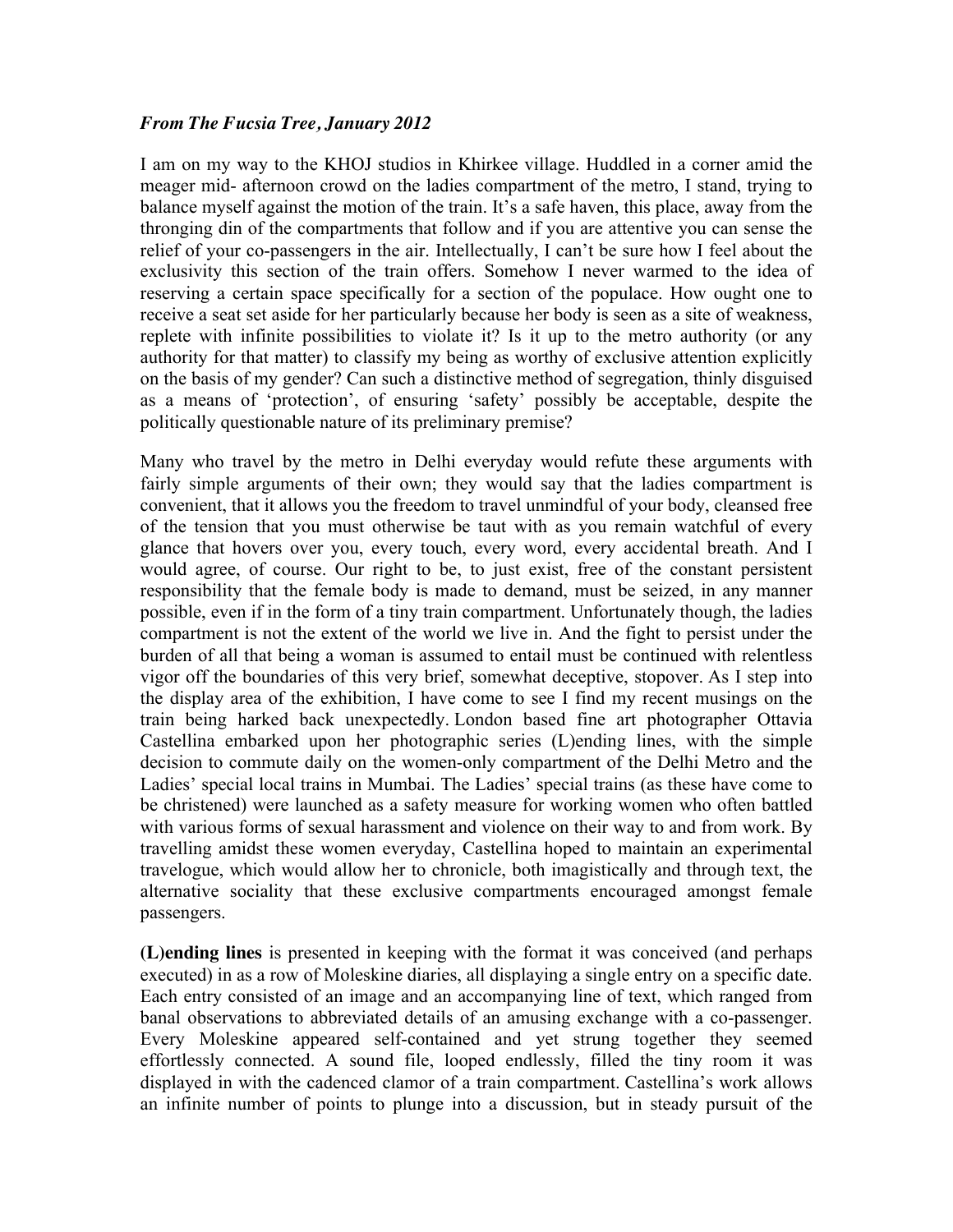jumbled ball of thought that appears gradually to have unraveled into this piece lets us focus purposely on one of the key ideas central to this series, i.e. Exclusivity. At one level this exclusivity maybe translated as the obvious restrictions imposed by gender-defined spaces such as the Ladies compartments, as I related above. But at yet another level, it is reflected through Castellina's non-Indian (Italian) origin, which makes her experience at these sites specific and perhaps even unique, granting her, as it does, the vantage of the outsider, tourist gaze. It is, thus, telling that the camera, that time honoured implement for effectively situating and finally substantiating such a gaze, is also Castellina's weapon of choice.

Not surprisingly, photography serves a number of functions in this particular work. For starters, it allows her to efficiently locate herself amid the social experience of the train compartments: this is crucial since her identity as a tourist puts her at a fundamental distance from her immediate surroundings. However, photography has been 'bridging' such cultural fissures with veritable ease since the proliferation of camera ownership. Having an experience today has essentially come to be the same as taking a photograph of it. From birthdays to weddings to graduation ceremonies to everyday gatherings at the local coffee shop, every experience today exists to finally end up in a photograph. To 'capture' in today's shutter happy world is to participate in an experience or event. This line of argument intensifies substantially when extended to tourist photography. Since travel aligns naturally with gazing, a camera provides it a rational ally. Photographs allow tourists the chance to not just see and make sense of the places they have visited, retrospectively, but also assert their presence there through evidentiary proof. The technology of the camera and films have critically redefined the very nature of travel and converted 'sites' into 'sights'.

This easy conversion of 'location' into 'vision' is grafted with its very own fiction, often (but not necessarily) different from the dominant mythology built around a certain space. Castellina's (L)ending lines easily escapes the noose of the stereotypical travel photographs simply because she somehow subsumes within its frames the performative aspects of her art. Her photographs frequently display a frozen moment of sociality that establishes her presence in the frame despite her evident absence from the actual picture. The text, which appears deceptively to have a token presence meant only to enhance the external format of the work, not only fits into the series but also instills in it a sense of mobility critical to the work. Anecdotes describing comments directed at her further flesh out the cultural rift and her 'other'ness in the situation in a more palpable manner (one of them quotes a woman who tells her "Your husband must be loving you because you have fair skin").

It is at this point that a new door thrusts open into my initial understanding of the space of the ladies compartment. In my haste to view it as a fleeting, transitory passage I had missed the obvious possibility of it proving to be an alternative (even if brief) site of sociability. The space of the ladies compartment due to its inherent mobile nature never ceased to be connected to the world I appeared to have imagined to be beyond it. Its boundaries therefore did not sterilize the passengers of the identities they maintained outside nor did it manage to ward off the many tribulations they fought daily to cope up with these. What it did provide was a space to share these, if only implicitly, with other